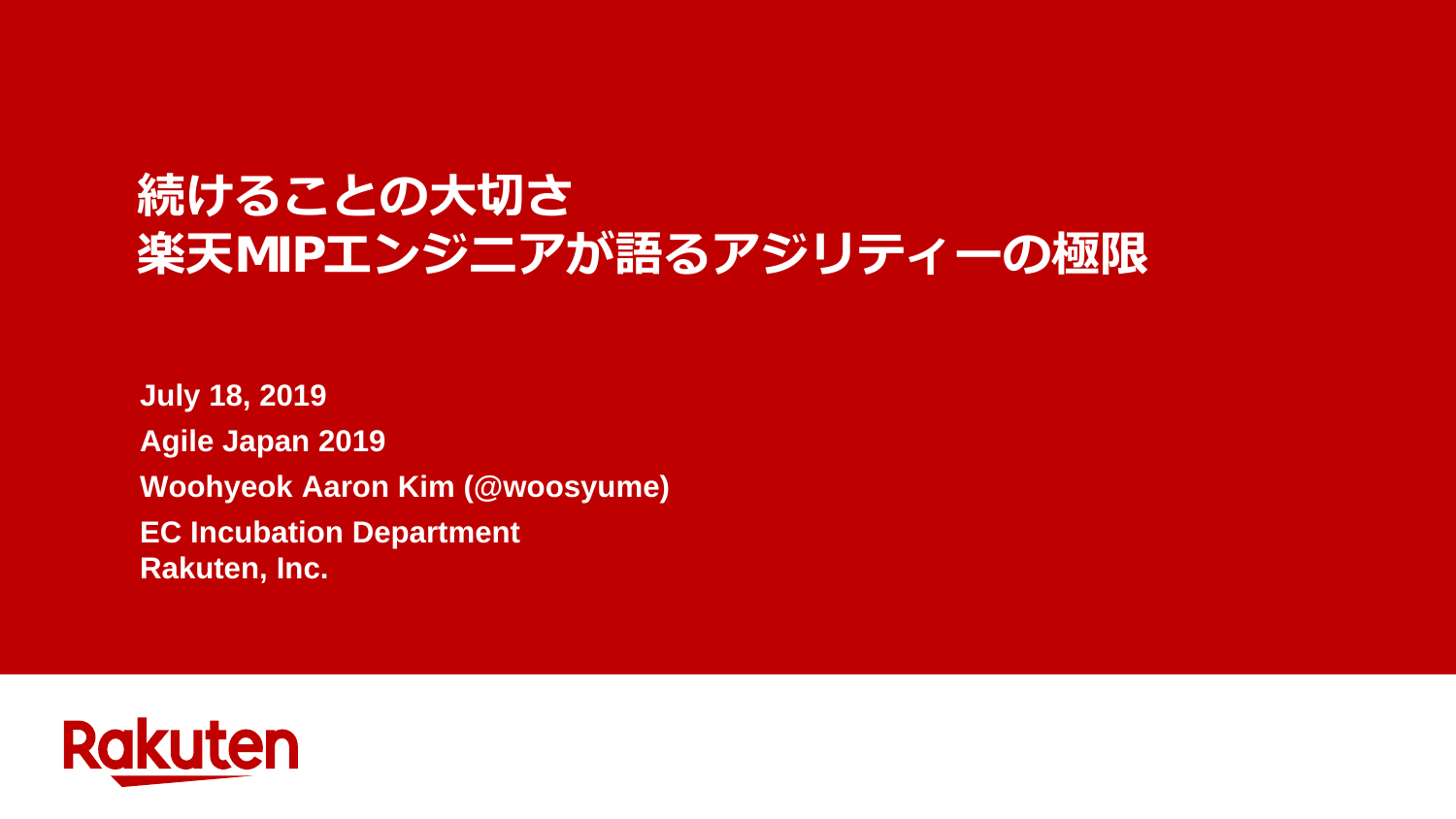

Woohyeok Kim **キム・ウヒョク**

# Software engineer at Rakuten # Certified Scrum Master # [Ex-Captain at Korea Army](#page-2-0)

# **Working at Ranking Frontend Team**

Experience of frontend project release. Driving Test Automation project - Organizing Japan Selenium Community **Kansai Branch**

# **Enjoying to improve our product**

Google AMP Adoption Validating Module for Half-term Ranking Some kaizen of modules to improve the current things.

**Always pursue something**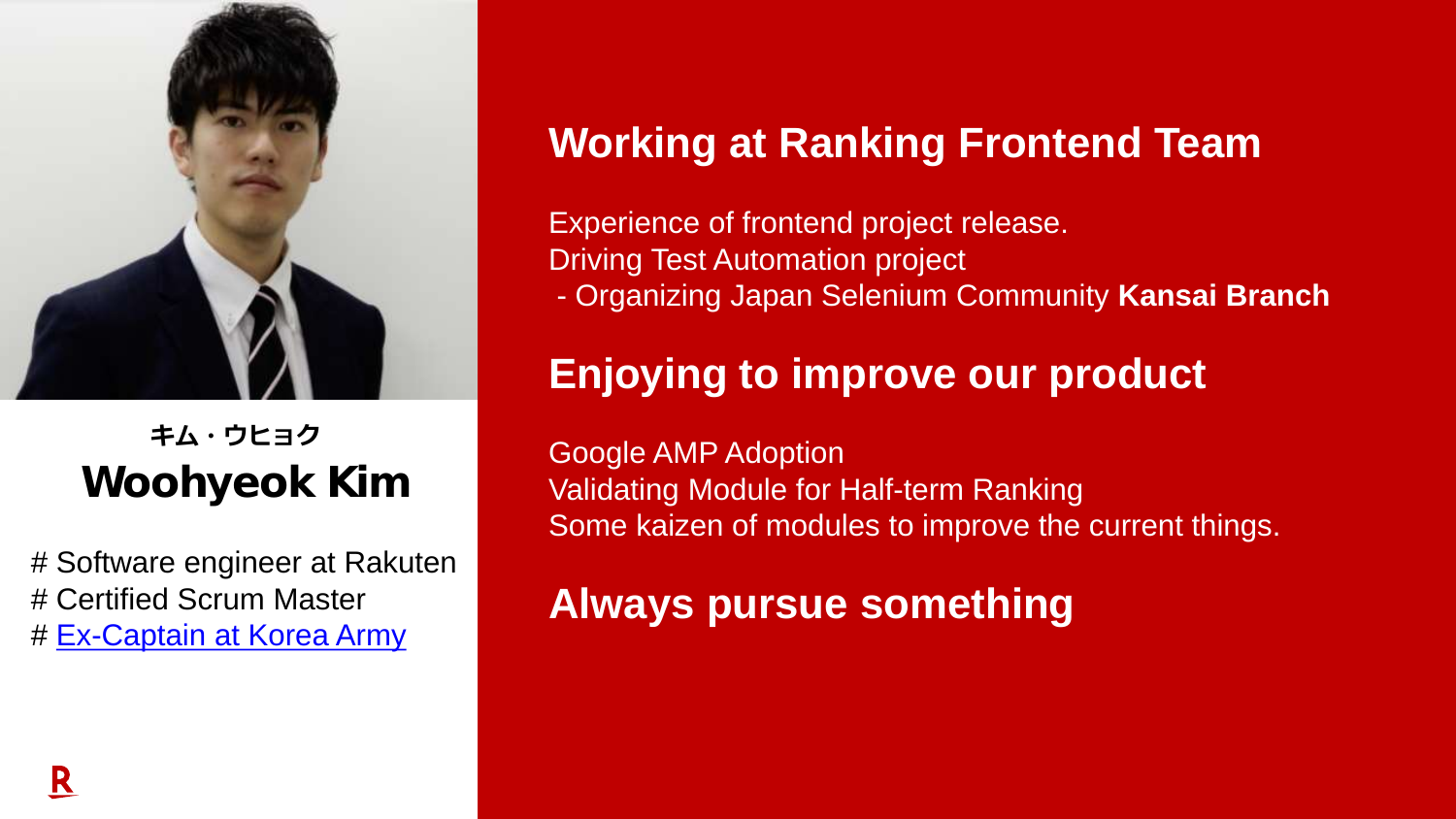<span id="page-2-0"></span>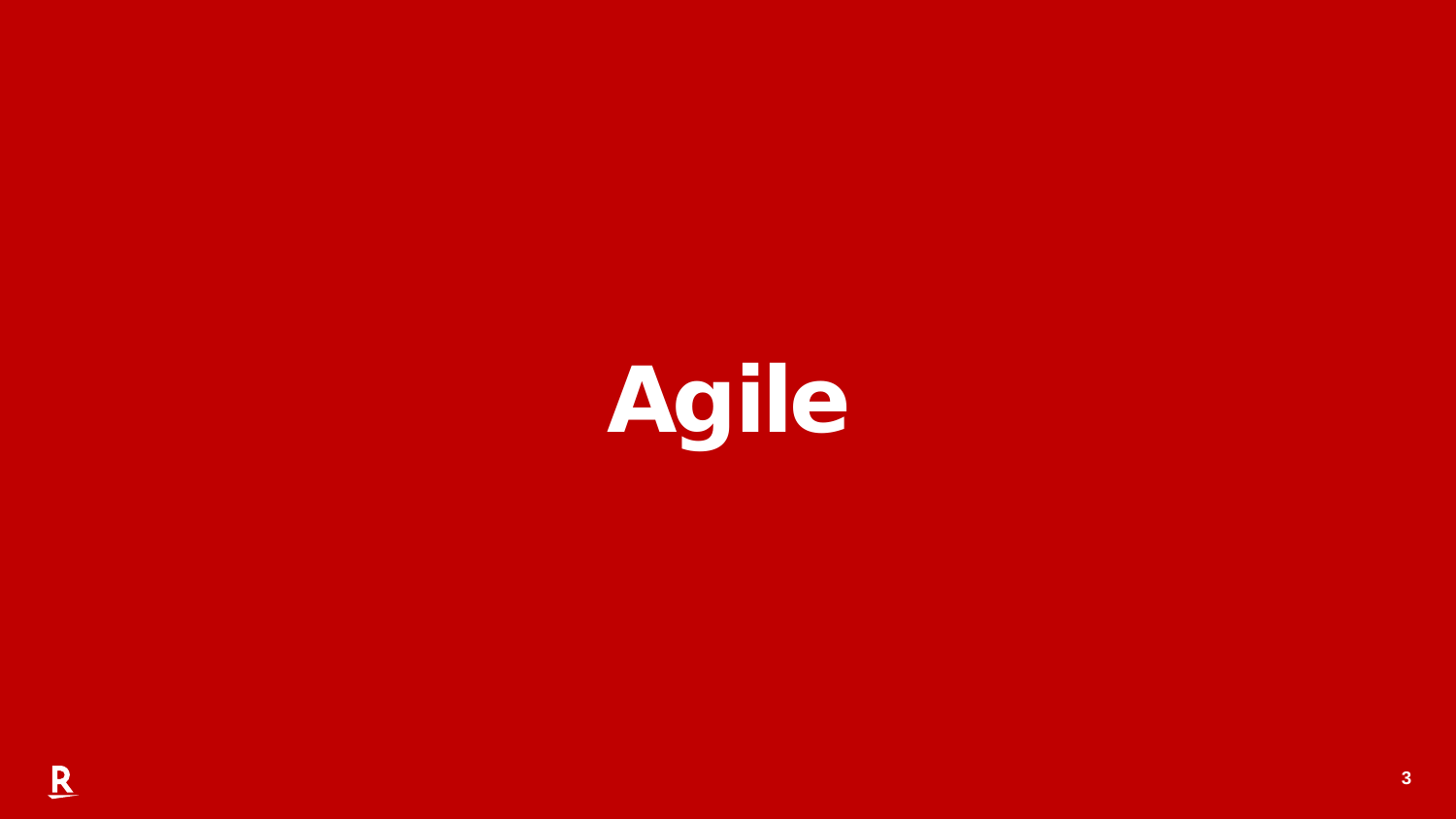## To achieve the REAL goal of introducing Agile

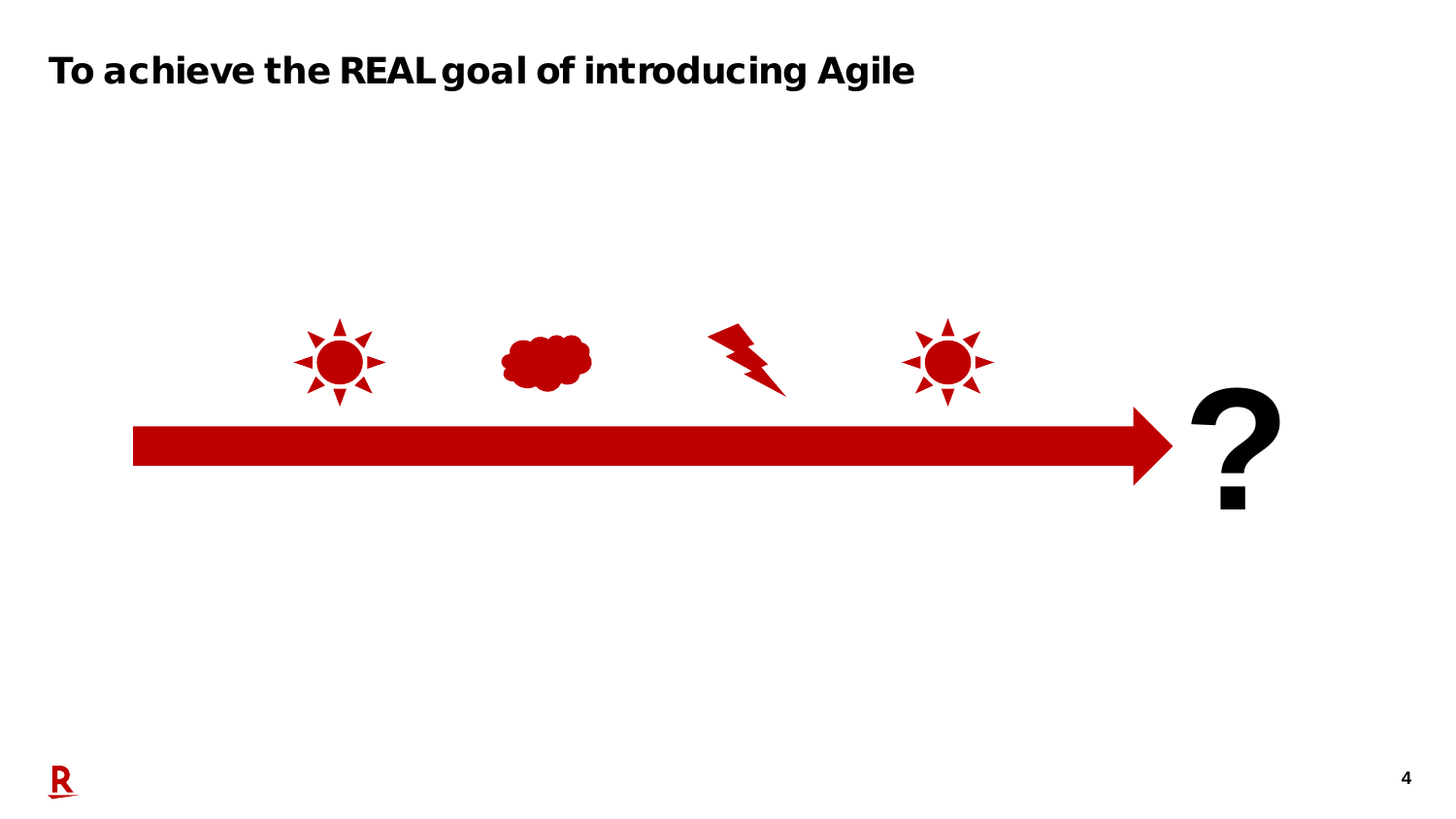# We Ranking also challenge 'Agile Process'

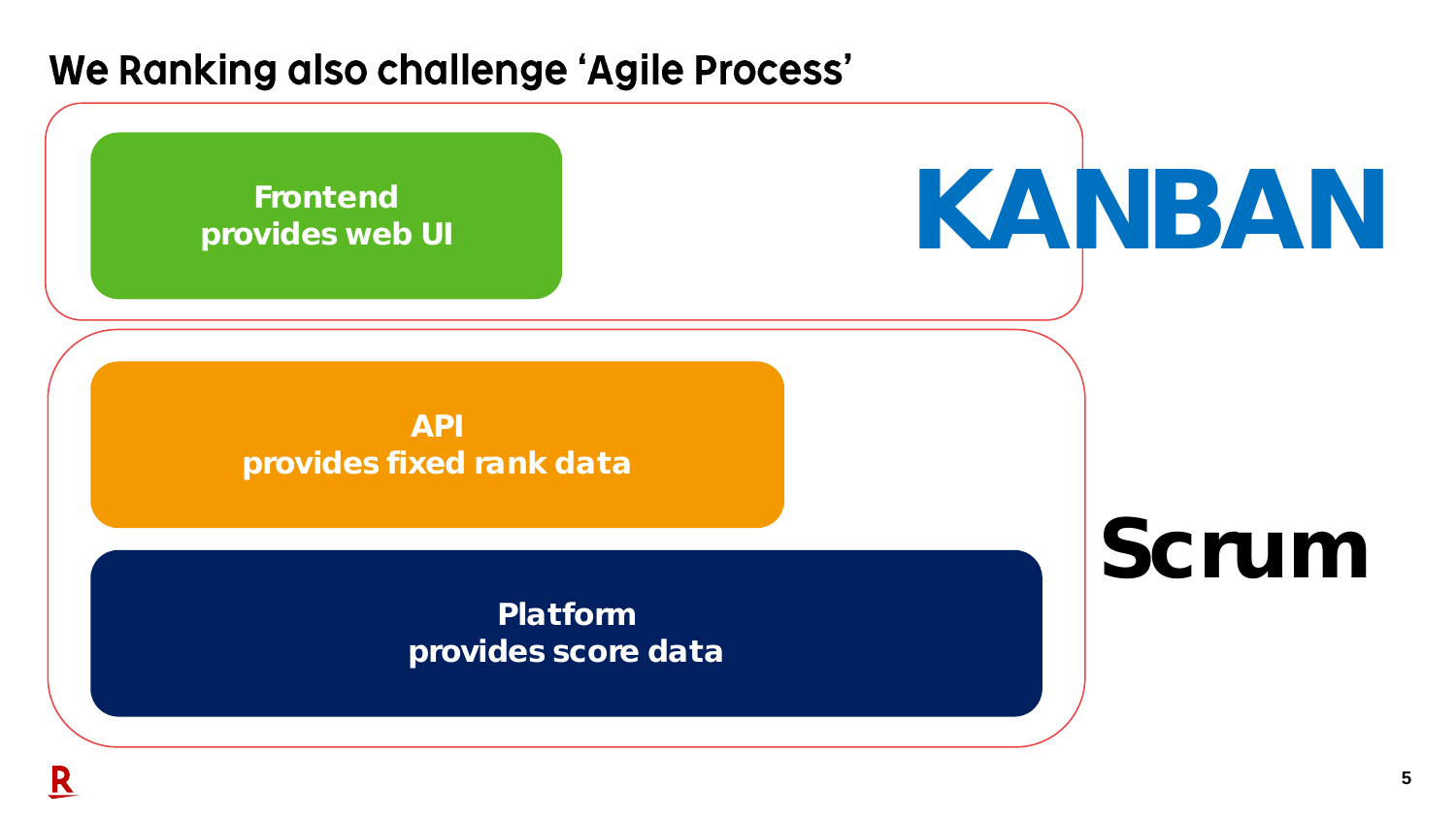#### Frontend X Kanban

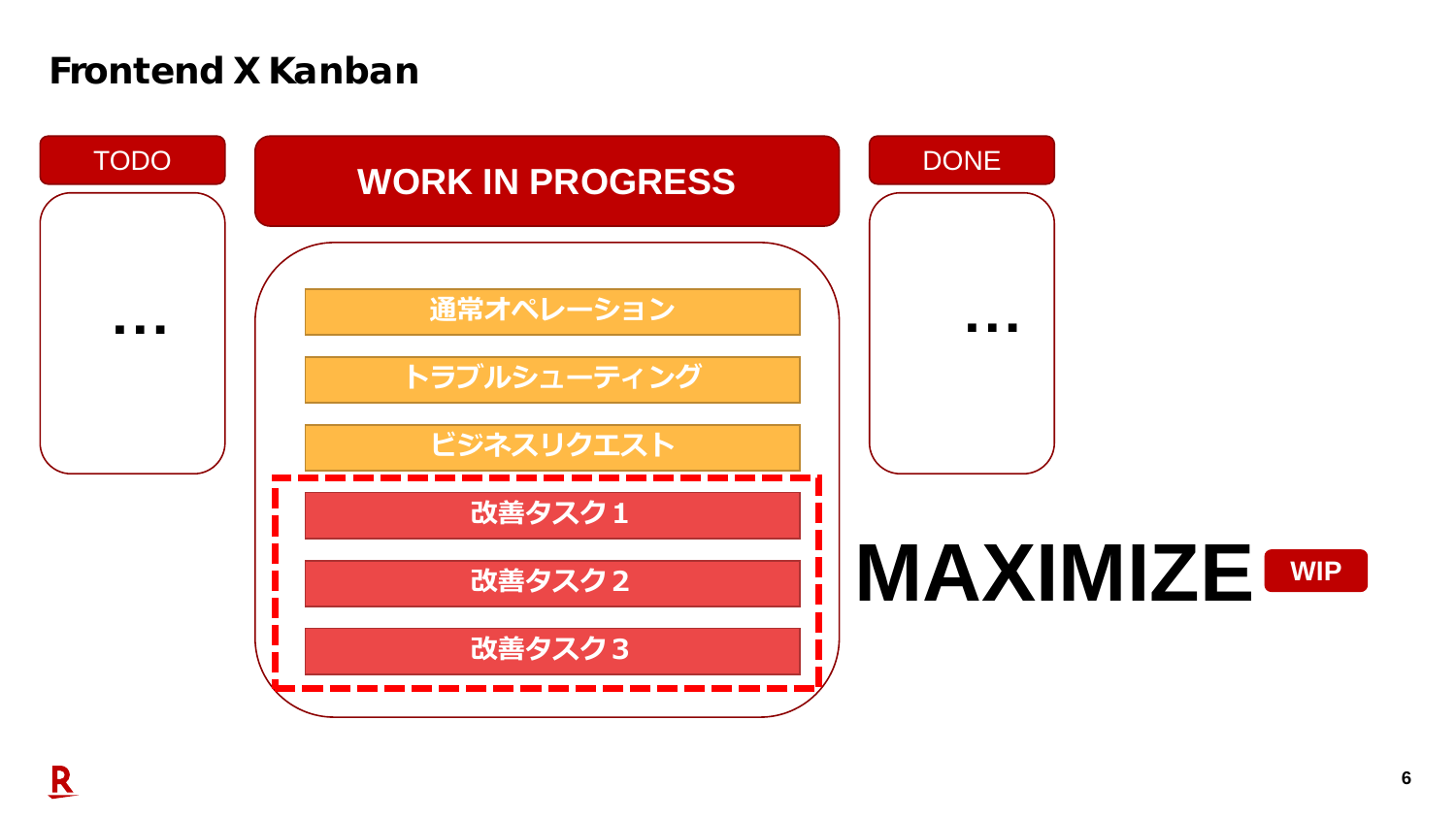#### Performance of last 1 year



# **MIP** Nominated 2 times and **GOT ONE**

# **Project of the month** Nominated 1 time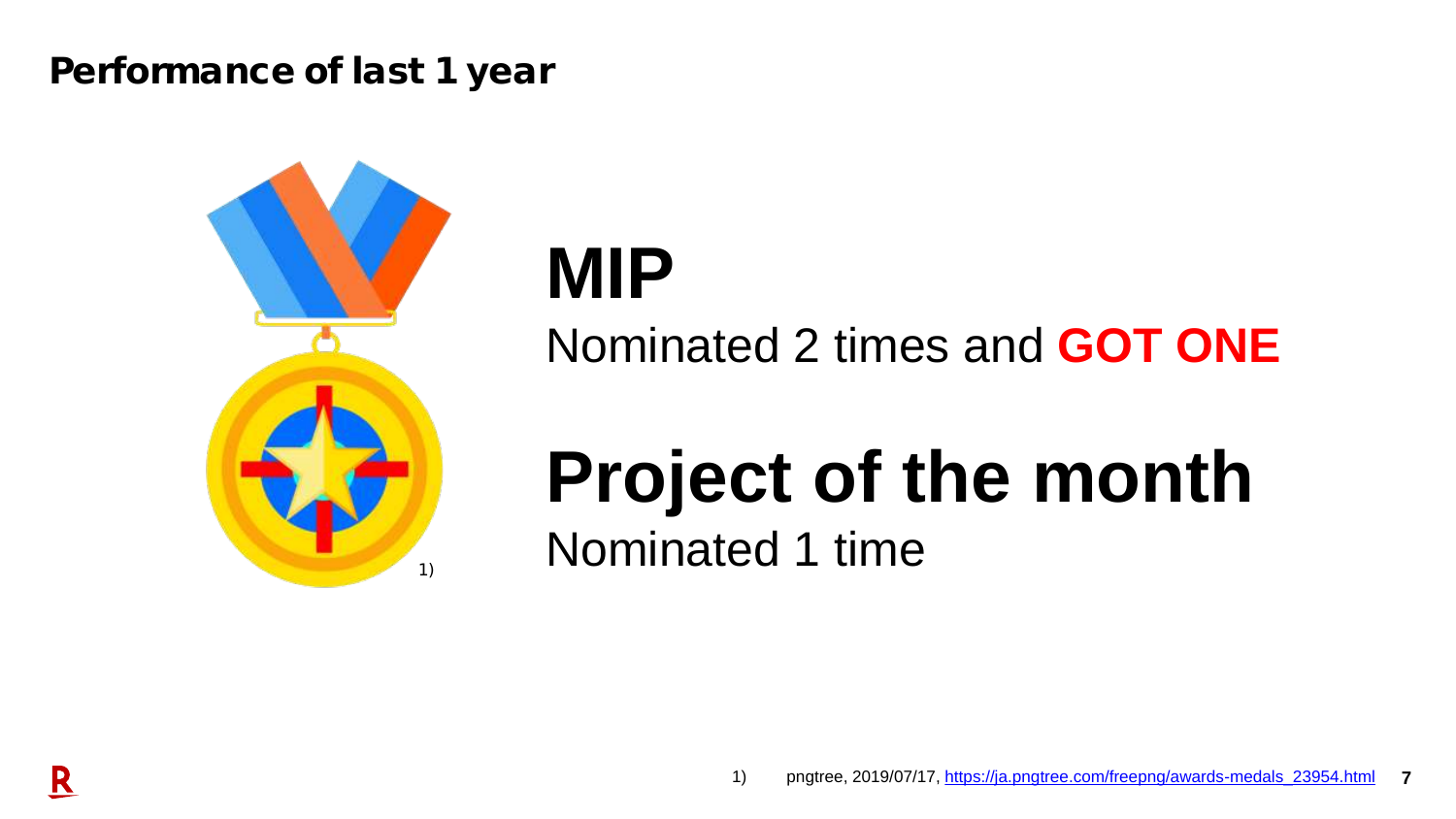# Special Move **絶技**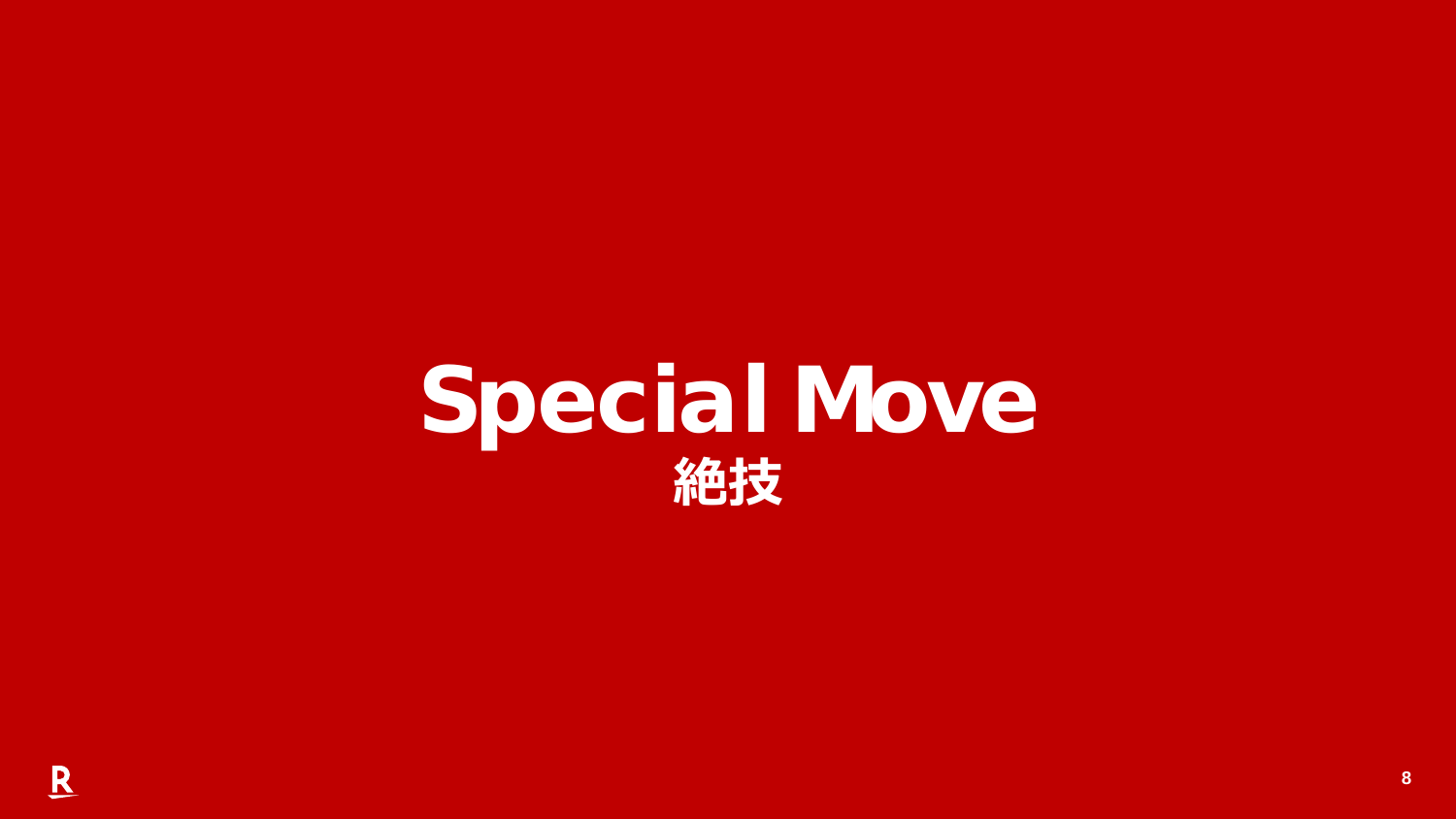

## ■ Enjoyable work







**10% Rule Mob / Pair work**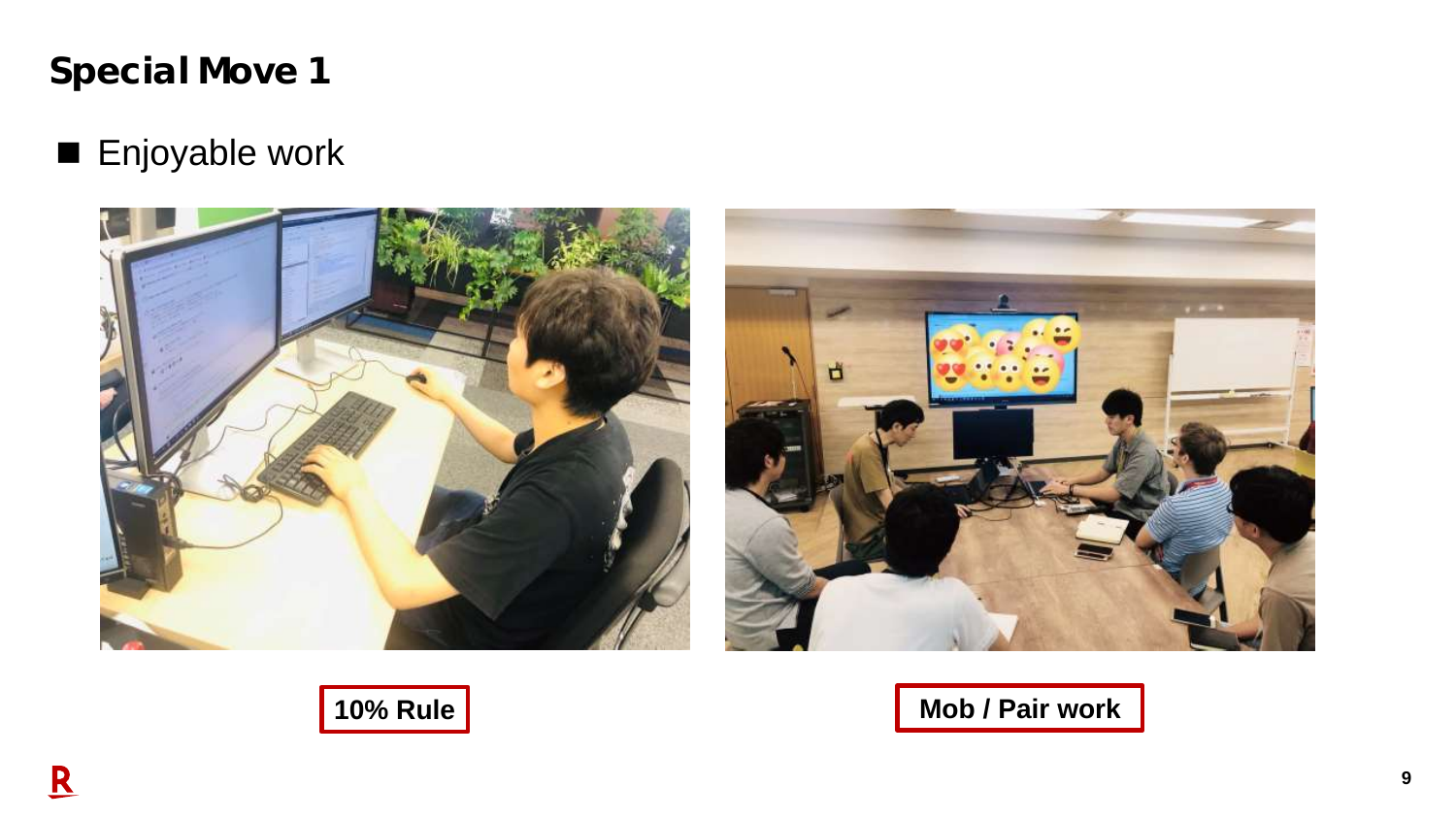## Special Move 2

### ■ Always improve with creativity



**Discussion Concentration Space**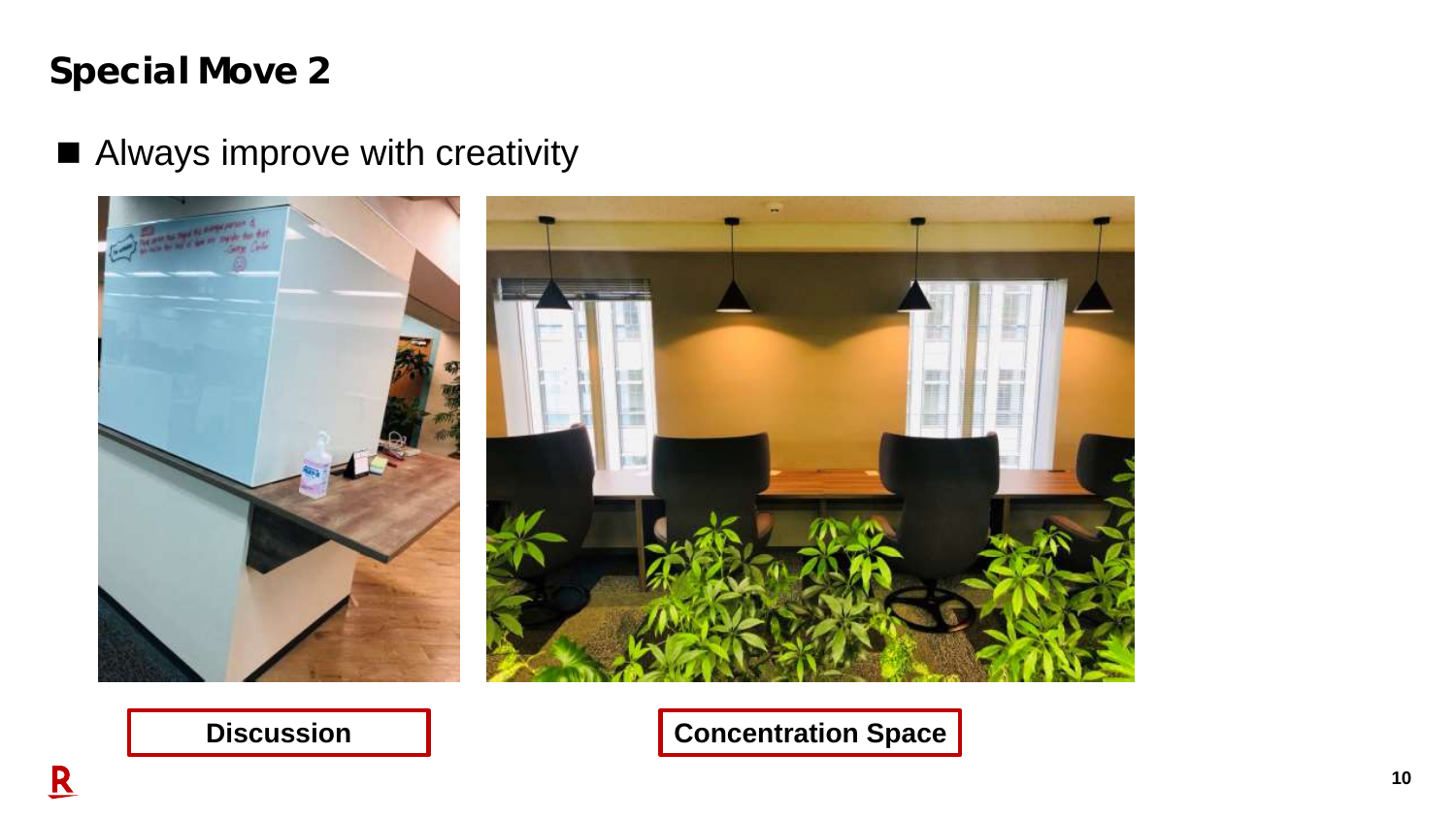## Special Move 3

## ■ Always improve with relaxed mind





**Grass CELC 19 COUNTER COUNTER CONTROLLER CONTROLLER CONTROLLER CONTROLLER CONTROLLER CONTROLLER CONTROLLER CONTROLLER CONTROLLER CONTROLLER CONTROLLER CONTROLLER CONTROLLER CONTROLLER CONTROLLER CONTROLLER CONTROLLER CO** 

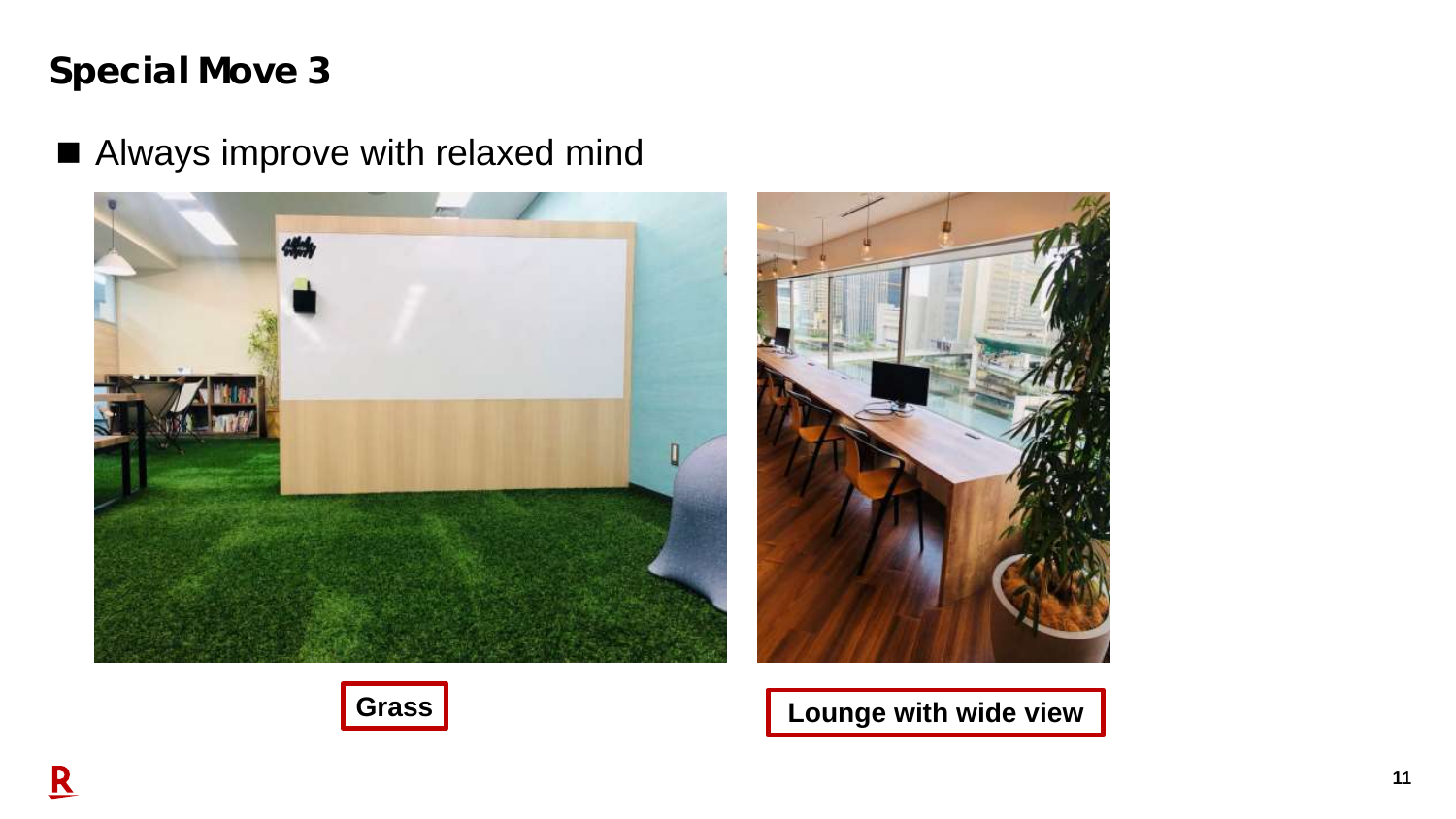Special Move 4

■ CI/CD Pipeline

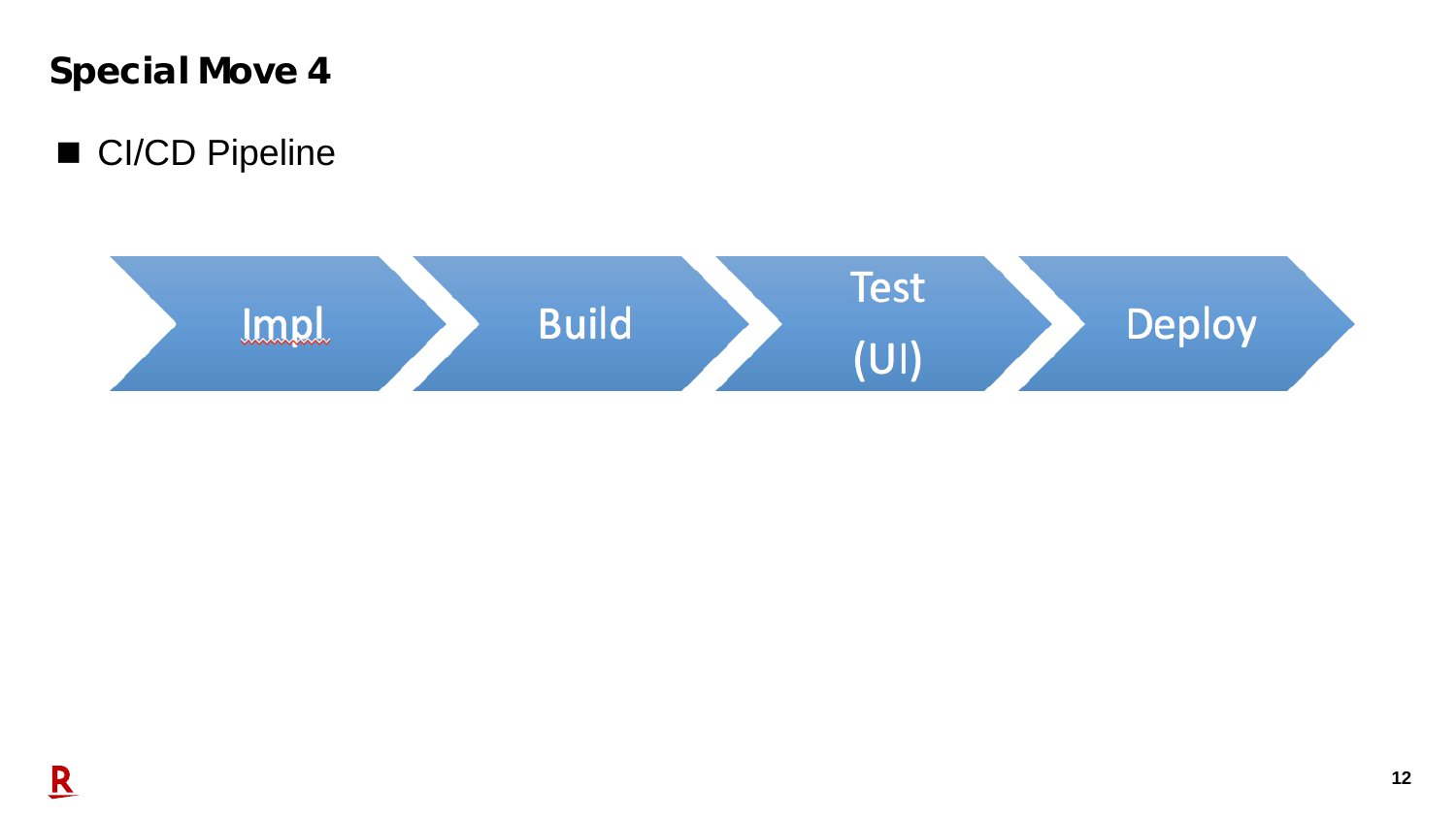Unlimited Race